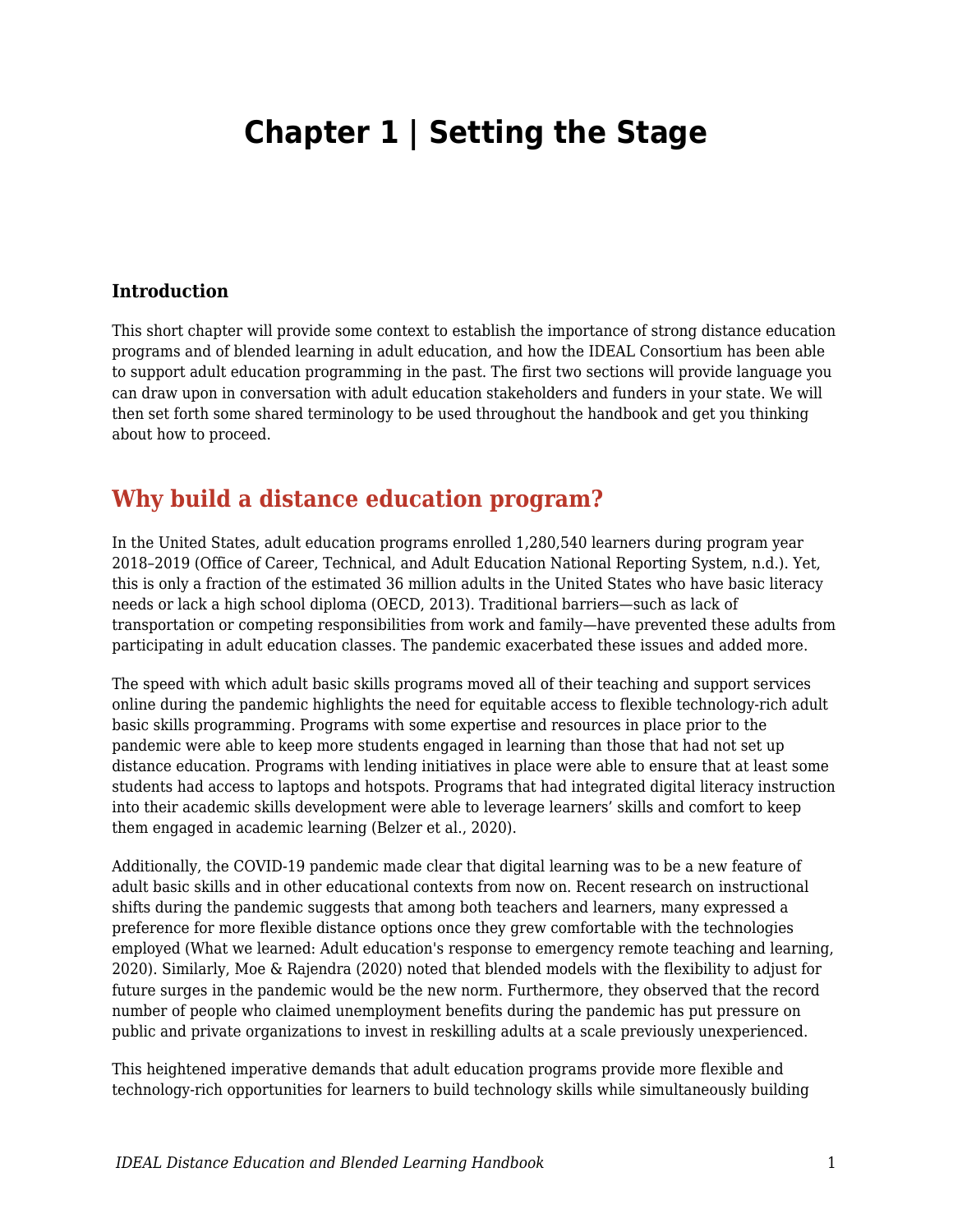basic academic skills, a strategy proven to support learning (Jacobson, 2012; Newman, Rosbash, & Sarkisian, 2015; Rosin, Vanek, & Webber, 2017). Adding quality blended or distance learning is a fine response to the reality described above.

### **WIOA and Distance Education**

Indeed, distance education is a named and prioritized initiative spelled out in the Workforce Innovation and Opportunities Act (WIOA), the federal legislation defining allowable programming in federally funded adult education (Workforce Innovation and Opportunities Act, 2014). The Office of Career, Technical, and Adult Education (OCTAE) fact sheet Integrating Technology in WIOA (2015) shows exactly how:

- States are required to provide technical assistance for integrating technology into programs and federal policy allows for the following activities: "the development and implementation of technology applications, translation technologies, and distance education, including professional development to support the use of instructional technology" (p. 1).
- Recipients of AEFLA funding must be chosen based on, among other things, how well they "effectively use technology, services, and delivery systems, including distance education, in a manner sufficient to increase the amount and quality of learning and how such technology, services, and systems lead to improved performance;" and furthermore, that their "activities are delivered by well-trained instructors, counselors, and administrators…who have access to high-quality professional development, including through electronic means" (p. 1).

### **Access**

Historically, concerns over the digital divide and the inherent equity issues it creates have prevented many organizations from embracing distance education and investing the necessary time and resources to establish formal programming. The term digital divide is not limited to describing access to digital technology, but is also conceptualized as a gap between those who can use available technologies to access information and solve problems those who cannot (Emerging trends and issues: The nature of the digital divide in learning, 2000). There are certainly equity issues regarding access to the devices and internet. The Pew Research Center reports that only 56 percent of adults in households earning \$30,000 a year and 46 percent of adults lacking a diploma have home broadband (Internet/broadband factsheet, 2019).

Furthermore, the Pew Research Center has found that smartphone use is on the rise. For example, 92 percent of adults lacking a diploma have a mobile phone, as illustrated in the Pew Research Center table below (Mobile fact sheet, 2019).

|              | Any cellphone | <b>Smartphone</b> | Cellphone, but<br>not smartphone |
|--------------|---------------|-------------------|----------------------------------|
| <b>Total</b> | 96%           | 81%               | 15%                              |
| Men          | 98%           | 84%               | 14%                              |
| Women        | 95%           | 79%               | 16%                              |
| Ages 18-29   | 99%           | 96%               | 4%                               |
| 30-49        | 99%           | 92%               | 6%                               |
| $50 - 64$    | 95%           | 79%               | 17%                              |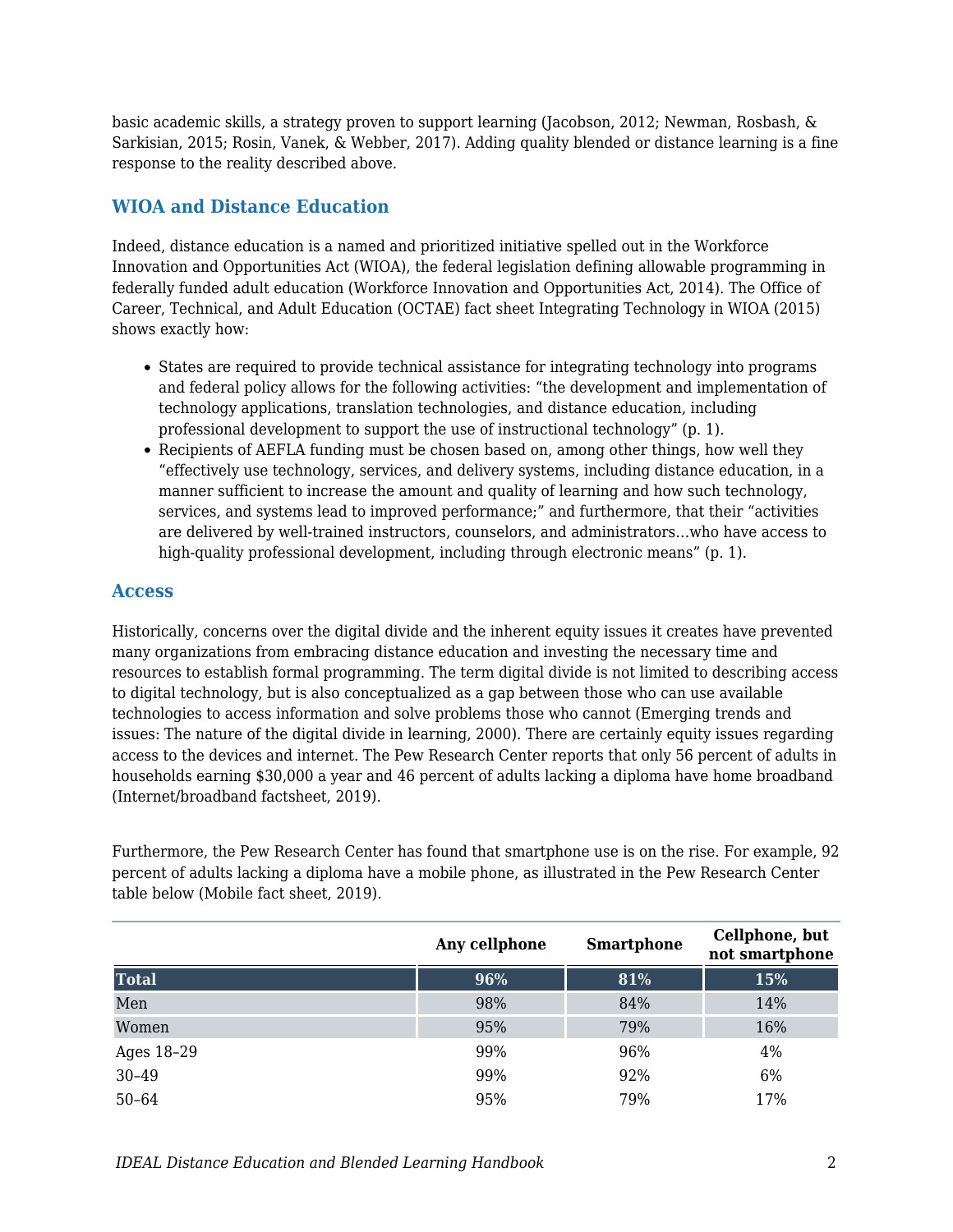| $65+$                          | 91%  | 53% | 39% |
|--------------------------------|------|-----|-----|
| White                          | 96%  | 82% | 14% |
| <b>Black</b>                   | 98%  | 80% | 17% |
| Hispanic                       | 96%  | 79% | 17% |
| Less than high school graduate | 92%  | 66% | 25% |
| High school graduate           | 96%  | 72% | 24% |
| Some college                   | 96%  | 85% | 11% |
| College graduate               | 97%  | 91% | 7%  |
| Less than \$30,000             | 95%  | 71% | 23% |
| \$30,000-\$49,999              | 96%  | 78% | 18% |
| \$50,000-\$74,999              | 98%  | 90% | 8%  |
| $$75,000+$                     | 100% | 95% | 5%  |
| Urban                          | 97%  | 83% | 13% |
| Suburban                       | 96%  | 83% | 13% |
| Rural                          | 95%  | 71% | 24% |

*Source:* [Mobile Fact Sheet.](https://www.pewresearch.org/internet/fact-sheet/mobile/) Pew Research Center, 2019. (Survey conducted Jan 8 to Feb 7, 2019.)

However, 32 percent of those who lack a diploma are smartphone dependent, meaning they can only access the internet from their smartphone. These data, as a whole, suggest that there are adult basic skills learners who have access to the internet and devices, but that programs need to make sure that they offer access options for those who do not, and that any technology-enabled instruction needs to be mobile friendly.

## **Important Terminology**

You need to choose an instructional approach that will serve as the foundation for your work as you plan. The approach needs to align with the goals you have for offering technology-rich and flexible programming. Are you trying to address limitations in the content that you currently teach (i.e., extend, remediate, or fill in gaps for what is being taught)? Or, are you trying to address who is taught (i.e., attempting to retain existing learners or reach a new group of learners you previously did not reach)? Different approaches best suit these different goals.

### **Distance, Blended, Hybrid, and Other Definitions**

It helps to have a shared language to describe the work ahead, so we present these definitions for different approaches. Though most of the definitions were constructed in the years before the pandemic, using them as a starting point can make your current plans and ideas more concrete. Consider these definitions with enough flexibility to understand that, though students might not be together with a teacher in a classroom, the benefits of blended or hybrid learning can be leveraged to support completely remote approaches that mix synchronous cohort classes (remote face-to-face instruction, defined below) held via videoconference with independent or small group and asynchronous learning activities coordinated via group messaging/texting tools.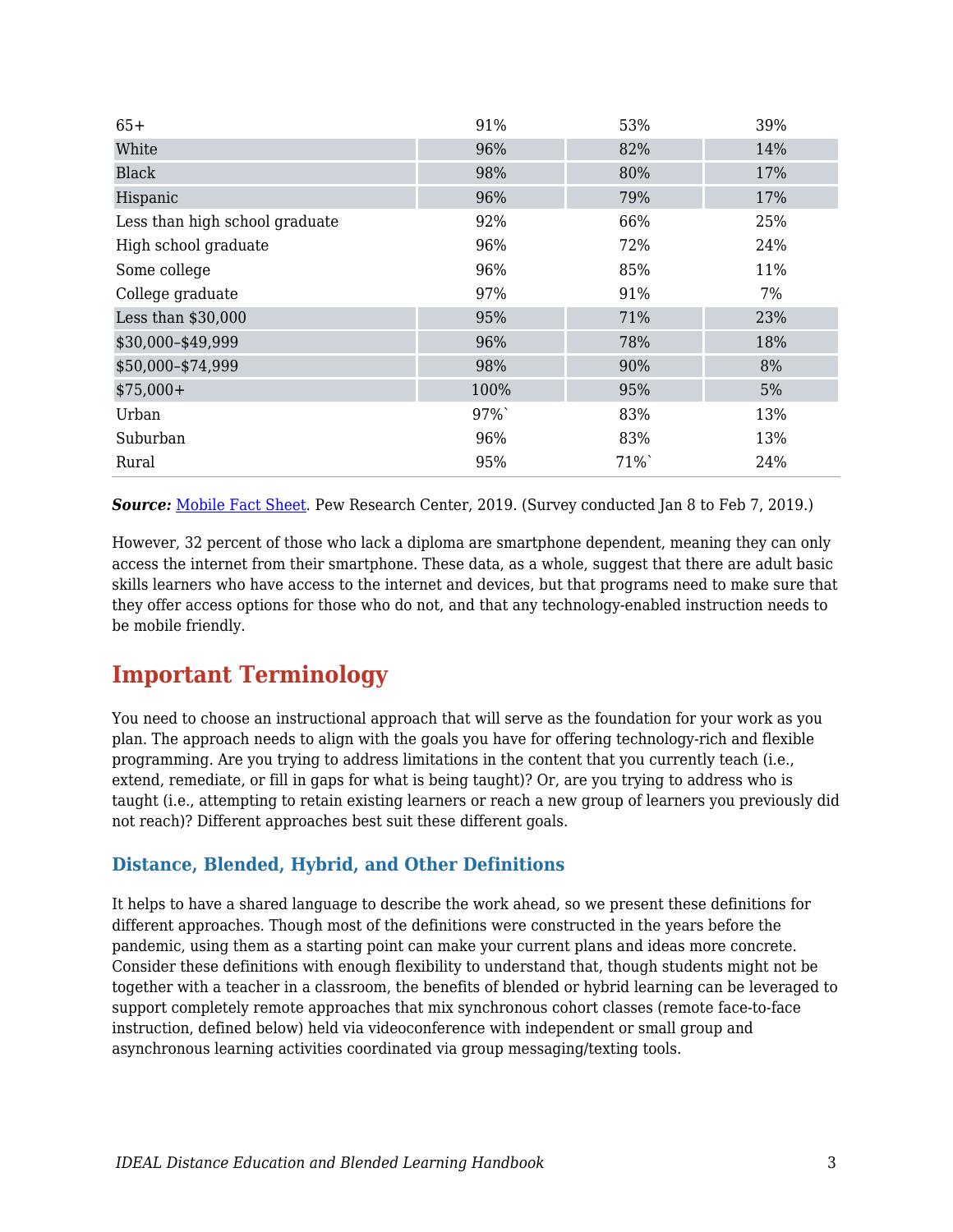#### **Distance Education (DE)**

Distance education is defined in the NRS Guidelines as follows:

Formal learning activity where students and instructors are separated by geography, time, or both for the majority of the instructional period. Distance learning materials are delivered through a variety of media, including but not limited to, print, audio recording, videotape, broadcasts, computer software, Web-based programs, and other online technology. Teachers support distance learners through communication via mail, telephone, e-mail, or online technologies and software ([Implementation guidelines,](https://nrsweb.org/sites/default/files/NRS-TA-Aug2019-508.pdf) 2019, p. 48).

We use the term to refer to programming a bit more broadly. Distance education describes all aspects of programming that allows a learner to continue learning beyond the walls of a classroom. The chapters that follow are in fact organized by these aspects of distance education: recruitment, screening, instruction, assessment, and administration.

#### **Distance Learning (DL)**

Many programs use the term distance learning instead of distance education. However, in this Handbook we consider it to describe what a learner is doing; it is the student's perspective of studying outside a classroom (Askov, Johnston, Petty, & Young, 2003) or, as suggested by the NRS guidelines, separated by time for the majority of the instructional period.

#### **Blended, Hybrid, and Supplemental Modes of Learning**

These approaches integrate a mix of instructional models. Murphy et al. (2017) arrived at useful definitions based on their study of digital learning in adult basic education programs across the country. They explored the use of different online learning curricula in 13 programs by 105 instructors with 1,579 adult learners. Based on their observations on use of the curricula, they came up with the following use models for the online products:

#### **Blended Models**

Blended models are characterized by "tight integration" of the instruction delivered online and that which happens in a class (Murphy et al., 2017, p. E-S 5). Instructors consider both in-class and online instruction as part of a collective whole, making adjustments to their face-to-face teaching based on what they see as they monitor student work online and altering online assignments based on what they observe in class. The Clayton Christensen Institute further defines this approach as one that allows learners to control time, place/space, and pace of learning. Using this approach, practitioners carefully design and sequence instruction to incorporate multiple options for learner content engagement: independently with content, with each other, and with the instructor (Christensen Institute, 2016).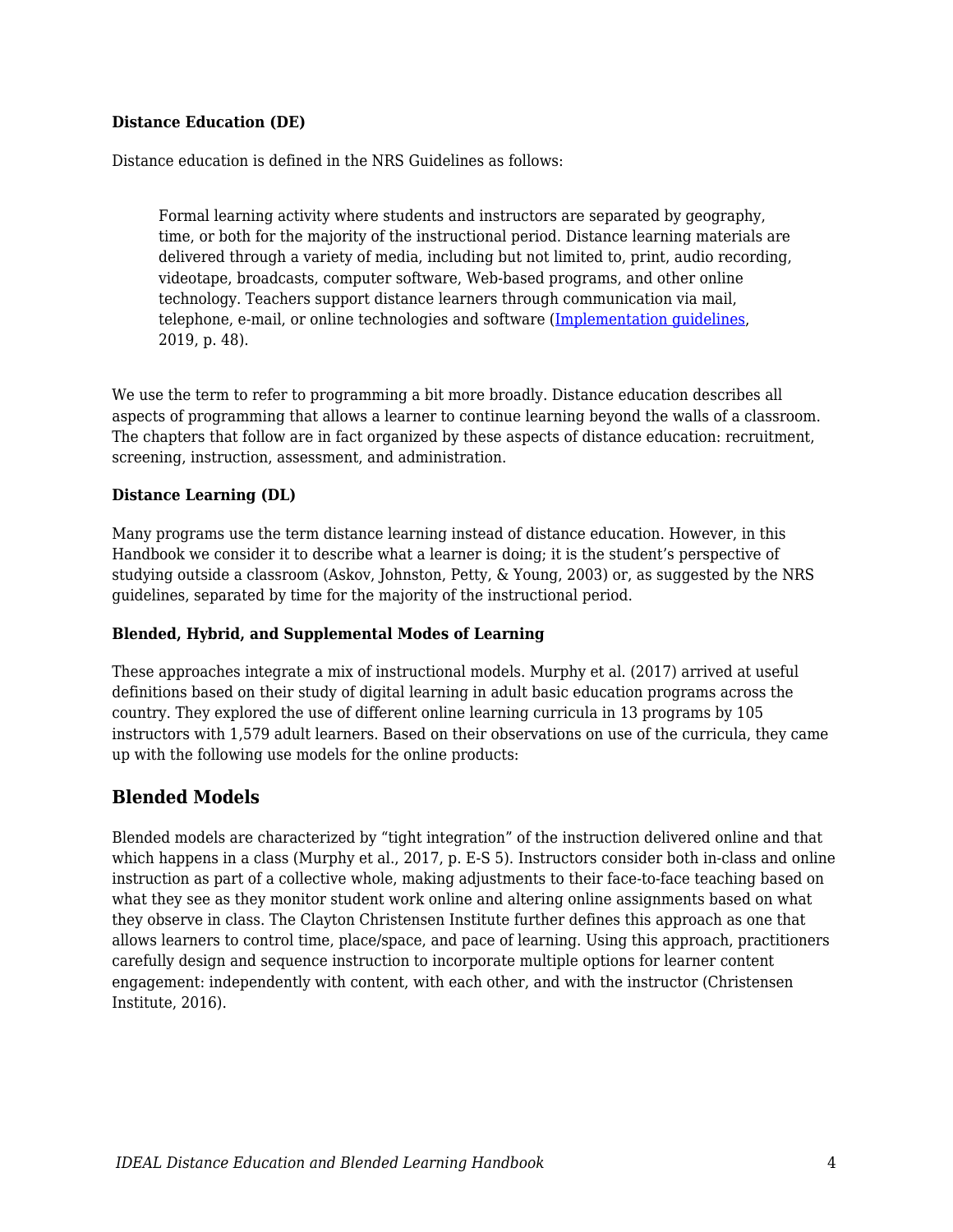## **Hybrid Models**

Hybrid models employ both an online curriculum product and in-class teaching, but though the teacher is checking it, the assigned work that students complete online may not be directly aligned with what happens in the classroom. Note that in Texas and other states, hybrid also refers to programs that offer a period of in-class instruction followed by a period of online learning.

## **Supplemental Models**

Supplemental models make use of online curricula outside regular class time, are not required, and may not even be checked by the instructor. This is extra work that is somewhat aligned to the goals of a course, but it does not require much extra effort on the part of the instructor.

These definitions are more refined than our early conceptualization of blended learning in adult education, characterized simply as regular classroom instruction combined with distance learning, where distance is added to intensify or accelerate instruction (Petty, 2005; Porter & Sturm, 2006). Note also that some states or adult education programs use the term "hybrid" and "blended" interchangeably, and it is ultimately up to local programs and/or state leaders to use the language they think most effective in their context.

> *Note that these models are still evident in a completely remote context—where the "in-class" part of blended learning takes place in a remote, face-to-face setting (e.g., a video conference).*

Over the past decade, we have realized that we need more flexibility in our understanding of what constitutes distance and blended learning because implementation and policy considerations in our member states vary greatly. We recognize that limitations on access to broadband in rural areas make a narrower view of distance education inaccurate. There are many examples of programs, such as some in Texas, that yet use video and even paper packets so that learners living in places without broadband access can continue to learn. Furthermore, rigid conceptualizing around the timing of delivery of different modes of instruction can limit opportunities for learning. With that in mind, we present these definitions with an understanding that they may be attributed to programs that have very different characteristics.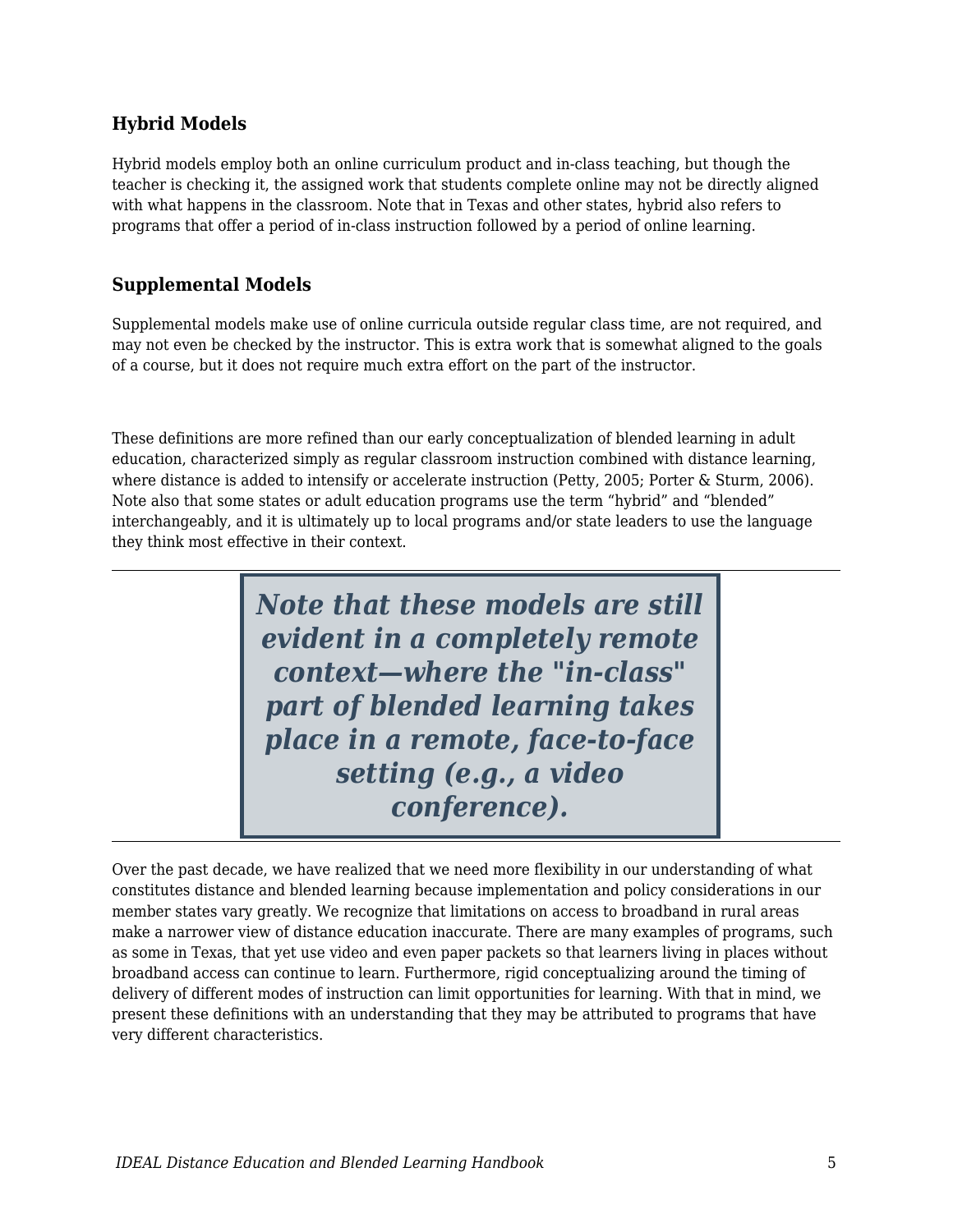### **Other Useful Definitions**

There are related definitions that are relevant to our work here but are not necessarily useful for planning distance education and blended learning programming.

#### **Remote Face-to-Face Instruction (RFI)**

This gained popularity as programs rapidly shifted their in-person, in-class instruction to an online format during the COVID-19 pandemic. The programs that are fortunate enough to have students who have access to the internet and devices can choose to continue providing face-to-face instruction by using videoconferencing tools such as Zoom, Google Hangouts, or Skype. Whole groups of students might choose to meet with a teacher at the same time and, if the conferencing tools allow it, might even break out into small groups during the course of the online video class.

#### **Classroom Technology Integration (CTI)**

Equally important in the academic experience, but not to be confused with blended learning, is classroom technology integration. CTI helps teachers work more efficiently and provides the means by which to make learning more engaging. For example, a teacher might make a vocabulary study set or quiz for the classroom using Quizlet or Kahoot. It may be useful to understand that CTI differs from blended learning, which moves the role of technology beyond that of just being a useful tool to support learning in the classroom. In blended learning, technology is an actual mode for instruction or collaborative learning; for example, if you take the results of Quizlets or Kahoots and leverage them to engage in discussion or explanation of reasoning, you are transitioning from CTI to blended learning. This distinction is nicely framed in this video:



[Watch on YouTube https://edtechbooks.org/-Et](https://www.youtube.com/embed/KD8AUfGsCKg?autoplay=1&rel=0&showinfo=0&modestbranding=1)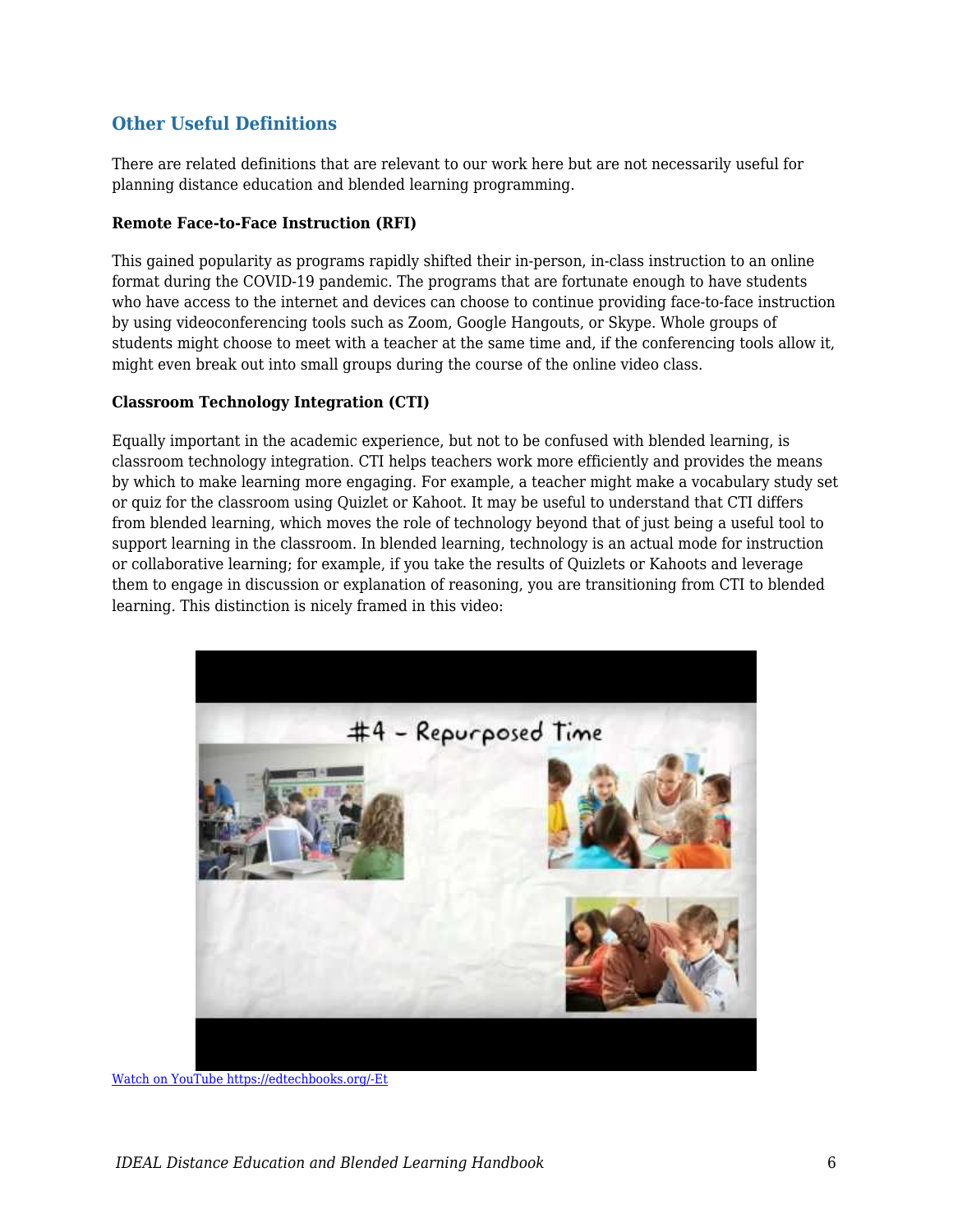## **Getting Started**

## **Activity 1.1 Survey of Needs and Capacity**

#### **Start thinking about how you will define your distance education pilot.**

Now that you have a sense of the importance of this work and understand different approaches and the terms we will be using to describe them, let's get started. A great first step is to consider the goals of your program, your resources, learners, state policies, and program goals. You can do so by answering these questions.

- 1. Who are your learners? What are their goals? What are their tech skills? When can they come to class?
- 2. What are the characteristics of your geographical location? Is your program hard to get to? Are there learners whose participation in your program is limited or inconsistent who might participate more regularly if offered supported study at a distance? Are you able to meet in person?
- 3. What technology resources can you share with your learners? What technology resources do they have access to on their own? How about teachers? What access do they have?
- 4. What are the technology skill levels of your learners? What skills would be required?
- 5. What are the technology skill levels of your teachers? What is required? What resources are available to strengthen them?
- 6. What flexibility do you have for establishing instructional content? Are you required to use a curriculum chosen (i.e., "adopted") at the state level? Are you allowed to choose your own or even create your own?
- 7. What language do you use to describe the models of programming that you (will) provide?

## **Activity 1.2 Your Initial Plans**

### **Start defining your distance education pilot.**

The big goal that you have as you work your way through this Handbook is to create a site implementation plan that will define a pilot. You will have much more success if you narrow the focus of this pilot as you complete the activities at the end of each chapter in this Handbook. Will you move forward with planning distance education or a blended learning option? Who might be ideal learners for the new course? What is the goal of the distance or blended learning program? Why are you doing this work? What do you hope your learners gain from it? How will it benefit your teachers and program more broadly? What resources can you draw on for instruction?

Administrators reading this might want to skip ahead and read Chapter 7, Administrative Issues: Getting Started. The content of that chapter outlines key considerations for implementing an experimental program or pilot. Though these considerations will be critical for you to reflect on closer to the start of your pilot, having an awareness about them now can inform your reading, discussion, and activity completion in the earlier chapters and modules.

Note that in the course, *IDEAL 101: Foundations of Distance Education and Blended Learning,* these prompts are expanded into fully developed collaborative activities for your team to complete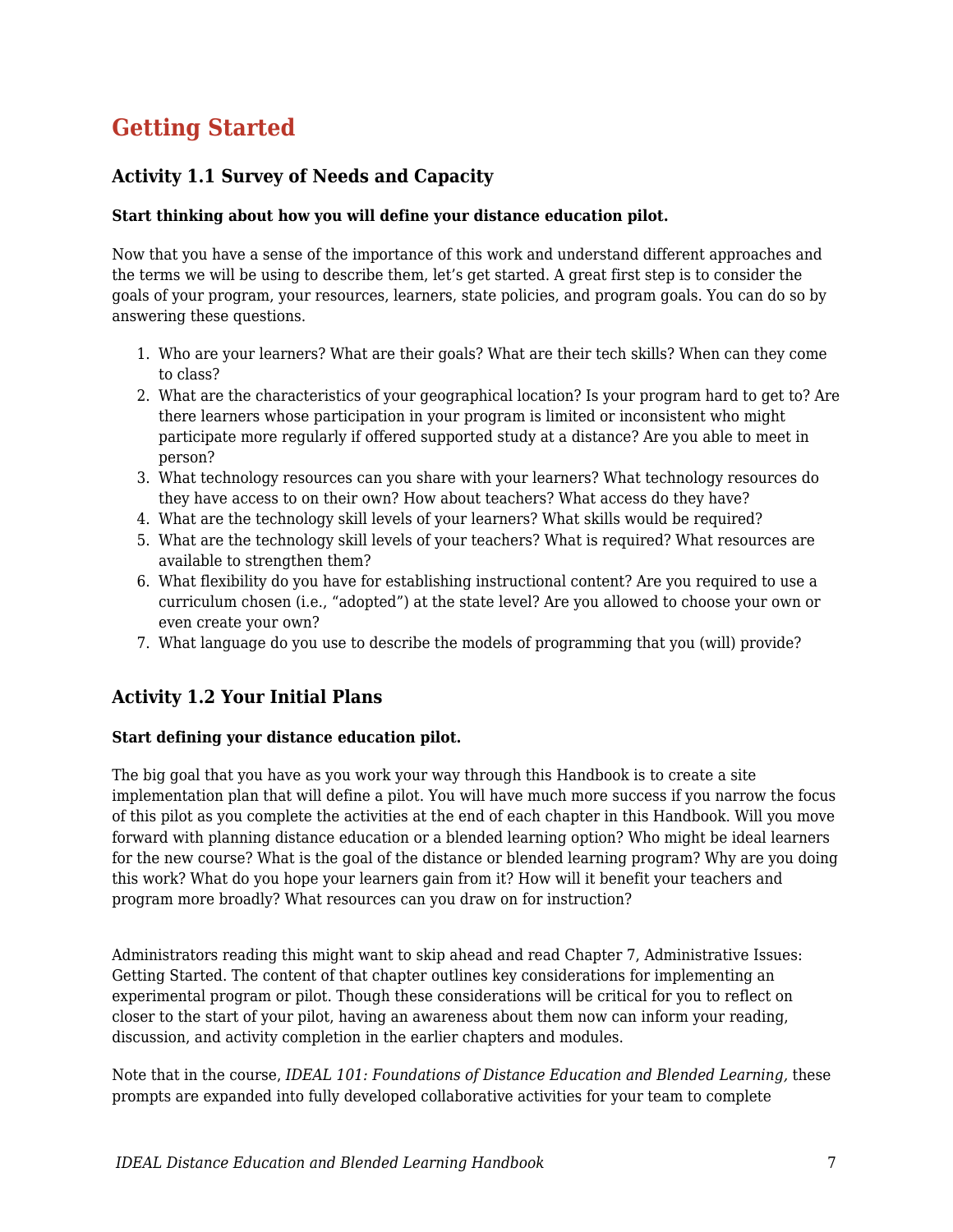together.

## **References**

Askov, E., Johnston, J., Petty, L., & Young, S. (2003). *Expanding access to adult literacy with online distance education*. National Center for the Study of Adult Learning and Literacy. [https://edtechbooks.org/-qCSw](http://www.ncsall.net/fileadmin/resources/research/op_askov.pdf)

*Adult Education and Family Literacy Act of 1998: Annual report to congress program year 2010–11*.(2013). U.S. Department of Education, Office of Vocational and Adult Education. [https://edtechbooks.org/-hNHN](http://www2.ed.gov/about/offices/list/ovae/resource/aefla-report-to-congress-2010.pdf) [aefla-report-to-congress-2010.pdf](http://www2.ed.gov/about/offices/list/ovae/resource/aefla-report-to-congress-2010.pdf)

Belzer, A., Leon, T., Patterson, M., Rhodes, C., Salas-Isnardi, F., Vanek, J., Webb, C., Willson-Toso, B. (2020). *COVID-19 rapid response report from the field*. Open Door Collective, EdTech Center@World Education, ProLiteracy. [https://edtechbooks.org/-PEzK](https://www.literacynewyork.org/documents/Covid-19/COVID-19-Report.pdf)

Christensen Institute. (2016, July 15). *Blended learning.* [https://edtechbooks.org/-UPw](https://www.christenseninstitute.org/blended-learning/)

Emerging trends and issues: The nature of the digital divide in learning. In *Learning to Bridge the Digital Divide* (pp. 51–62). (2000, September 19). OECD Publishing. https://doi.org/http://dx.doi.org/10.1787/9789264187764-en

Horrigan, J. B., & Duggan, M. (2015). *Home broadband 2015*. Pew Research Center. [https://edtechbooks.org/-UNZg](https://www.pewresearch.org/internet/2015/12/21/home-broadband-2015/)

*Integrating technology in WIOA*. (2015, March 24). U.S. Department of Education, Office of Career, Technical, and Adult Education. [https://edtechbooks.org/-Zzc](https://www2.ed.gov/about/offices/list/ovae/pi/AdultEd/integrating-technology.pdf)

Jacobson, E. (2012). *Adult basic education in the age of new literacies. (New literacies and digital epistemologies, Vol. 42).* Peter Lang.

Moe, M., & Rajendran, V. (2020, May 18). *Dawn of the age of digital learning*. GSV Ventures. *Medium*. [https://edtechbooks.org/-sYQ](https://medium.com/gsv-ventures/dawn-of-the-age-of-digital-learning-4c4e38784226)

Murphy, R., Bienkowski, M., Bhanot, R., Wang, S., Wetzel, T., House, A., … Van Brunt, J. (2017). *Evaluating digital learning for adult basic literacy and numeracy*. SRI International. [https://edtechbooks.org/-vne](https://www.sri.com/publication/evaluating-digital-learning-for-adult-basic-literacy-and-numeracy/)

Murphy, R., Snow, E., Mislevy, J., Gallagher, L., Krumm, A., & Wei, X. (2014, May). *Blended learning report*. Michael & Susan Dell Foundation. [https://edtechbooks.org/-aatc](https://www.msdf.org/whitepapers/blended-learning-report/)

Petty, L. I. (2005, September). *State policy for distance education programs for adult learners* (Working Paper No. 7). University of Michigan. [https://edtechbooks.org/-UWP](https://edtech.worlded.org/wp-content/uploads/2017/07/WP7StatePolicyForDistEd2005.pdf)

Pew Research Center. (2019, June 12). *Mobile fact sheet*. [https://edtechbooks.org/-KHEg](https://www.pewinternet.org/fact-sheet/mobile/)

Porter, P., & Sturm, M. (2006). *Crossing the great divides: Distance learning and flexible delivery in adult basic education*. AlphaPlus Centre. [https://edtechbooks.org/-iBk](http://en.copian.ca/library/research/divides/divides.pdf)

Rosin, M., Vanek, J., & Webber, A. A. (2017). *How investment in technology can accelerate collective*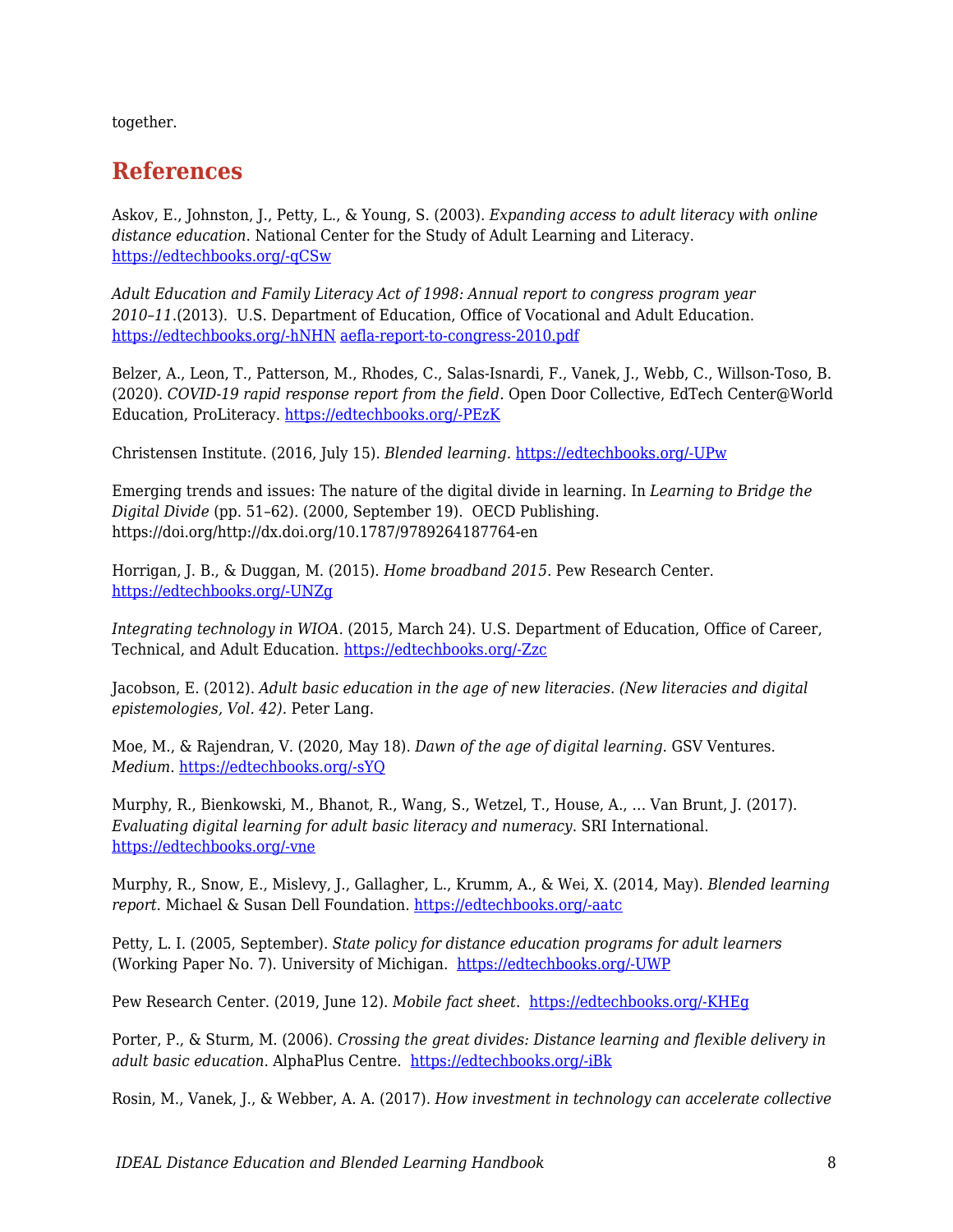*impact in adult learning*. World Education. [https://edtechbooks.org/-Uhm](https://edtech.worlded.org/wp-content/uploads/2017/12/Investment-in-Tech-Nov-30-FINAL.pdf)

*Participants by entering educational functioning level, ethnicity, and sex program year: 2016-2017* (Aggregate Table) (n.d.). U.S. Department of Education, Office of Career, Technical, and Adult Education National Reporting System. [nrs.ed.gov](http://nrs.ed.gov)

*Technical assistance guide for performance accountability under the Workforce Innovation and Opportunity Act*. (2019). U.S. Department of Education, Office of Career, Technical, and Adult Education. [https://edtechbooks.org/-QCo](https://nrsweb.org/sites/default/files/NRS-TA-Aug2019-508.pdf)

*Time for the U.S. to reskill? What the survey of adult skills says.* (2013, November 12). OECD Publishing. [https://edtechbooks.org/-iiCde](http://www.oecd-ilibrary.org/education/time-for-the-u-s-to-reskill_9789264204904-en)n

Wei, L., & Hindman, D. B. (2011). Does the digital divide matter more? Comparing the effects of new media and old media use on the education-based knowledge gap. *Mass Communication and Society*, *14*(2), 216–235. [http://dx.doi.org/10.1080/](http://dx.doi.org/10.1080/15205431003642707) [15205431003642707](http://dx.doi.org/10.1080/15205431003642707)

*Workforce Innovation and Opportunities Act*, Pub. L. No. H.R. 803. (2014). Washington, DC: United States of America. [https://edtechbooks.org/-hmag](https://www.congress.gov/113/bills/hr803/BILLS-113hr803enr.pdf) [BILLS- 113hr803enr.pdf](https://www.congress.gov/113/bills/hr803/BILLS-113hr803enr.pdf)

World Education. (2020). *What we learned: Adult education's response to emergency remote teaching and learning*.



Consortium, I. (2020). *IDEAL Distance Education and Blended Learning Handbook*. EdTech Books. Retrieved from https://edtechbooks.org/ideal\_dl\_handbook

**[CC BY-NC-SA:](https://creativecommons.org/licenses/by-nc-sa/4.0)** This work is released under a CC BY-NC-SA